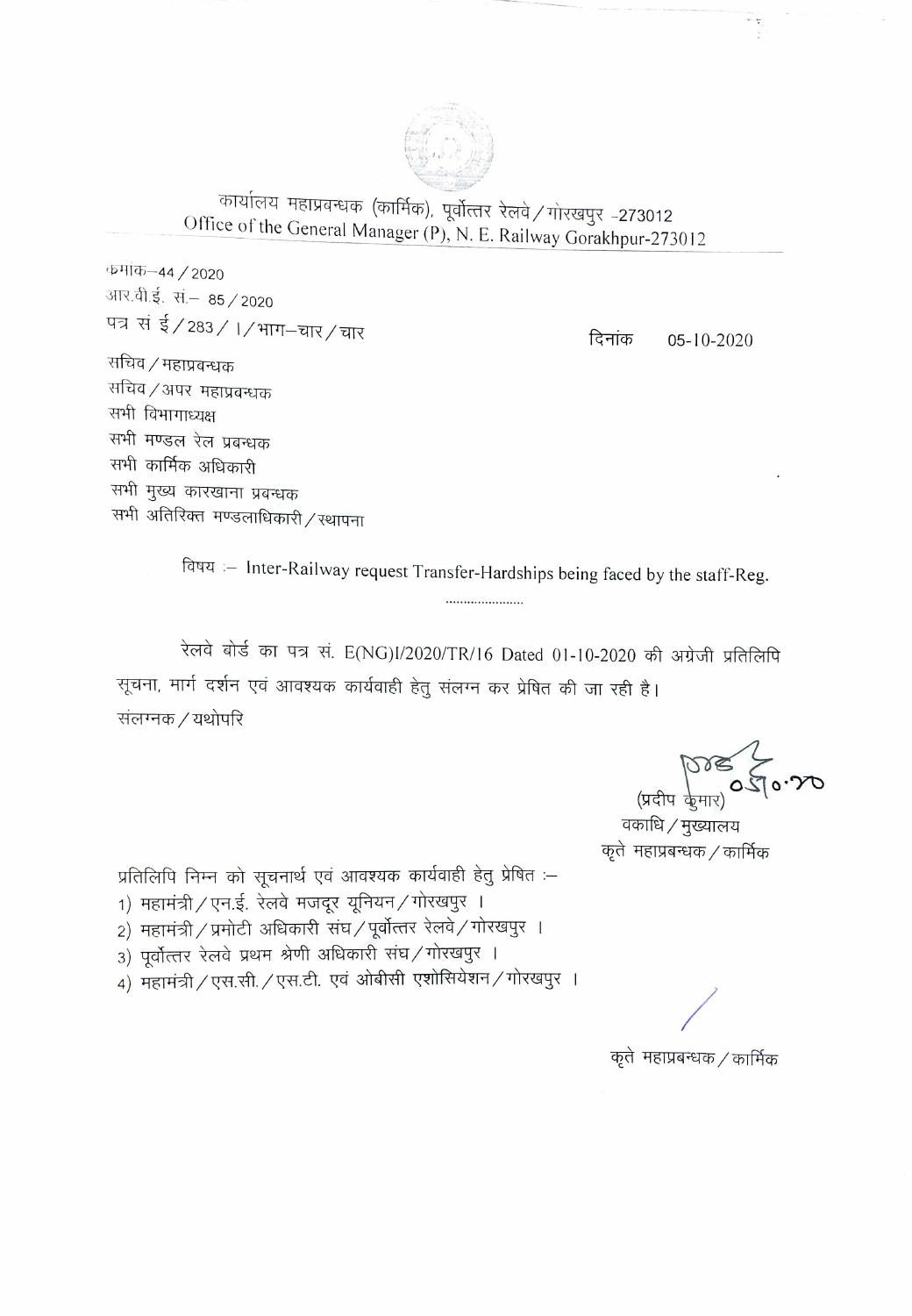

कार्यालय महाप्रबन्धक (कार्मिक), पूर्वोत्तर रेलवे / गोरखपुर -273012 Office of the General Manager (P), N. E. Railway Gorakhpur-273012

कमाक-44 / 2020 आर.वी.ई. सं.– 85 / 2020 पत्र सं ई/283/1/भाग-चार/चार

दिनांक  $05 - 10 - 2020$ 

सचिव / महाप्रबन्धक सचिव ⁄ अपर महाप्रबन्धक सभी विभागाध्यक्ष सभी मण्डल रेल प्रबन्धक सभी कार्मिक अधिकारी सभी मुख्य कारखाना प्रबन्धक सभी अतिरिक्त मण्डलाधिकारी / रथापना

> विषय :- Inter-Railway request Transfer-Hardships being faced by the staff-Reg. .....................

रेलवे बोर्ड का पत्र सं. E(NG)I/2020/TR/16 Dated 01-10-2020 की अग्रेजी प्रतिलिपि सूचना, मार्ग दर्शन एवं आवश्यक कार्यवाही हेतु संलग्न कर प्रेषित की जा रही है। संलग्नक / यथोपरि

> (प्रदीप कुमार) वकाधि / मुख्यालय कृते) महाप्रबन्धक / कार्मिक

प्रतिलिपि निम्न को सूचनार्थ एवं आवश्यक कार्यवाही हेतू प्रेषित :-

- 1) महामंत्री / एन.ई. रेलवे मजदूर यूनियन / गोरखपुर ।
- 2) महामंत्री / प्रमोटी अधिकारी संघ / पूर्वोत्तर रेलवे / गोरखपुर ।
- 3) पूर्वोत्तर रेलवे प्रथम श्रेणी अधिकारी संघ/गोरखपुर ।
- 4) महामंत्री / एस.सी. / एस.टी. एवं ओबीसी एशोसियेशन / गोरखपुर ।

कते महाप्रब